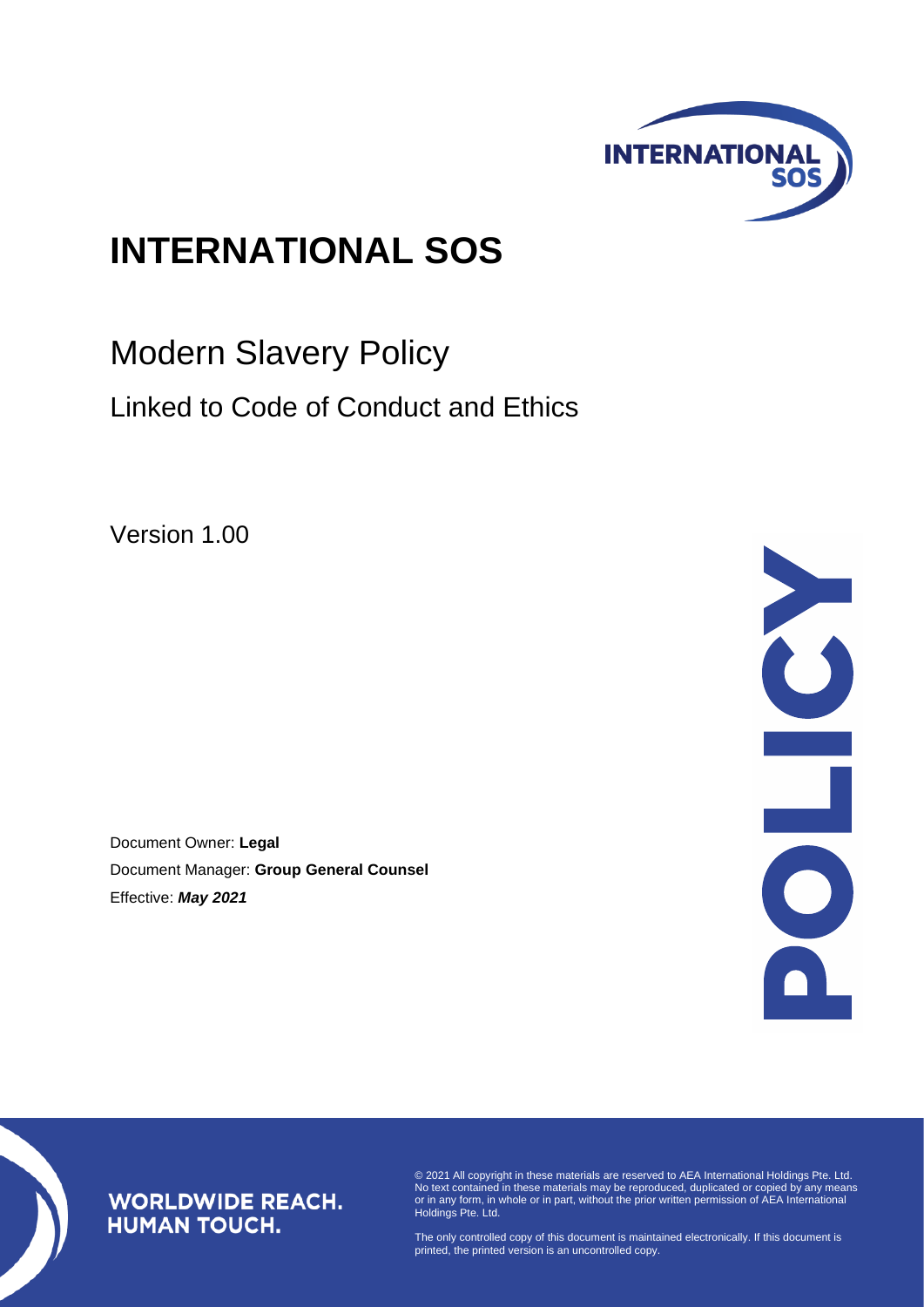

# **TABLE OF CONTENTS**

| 1 <sub>1</sub>   |      |                                                                                |  |
|------------------|------|--------------------------------------------------------------------------------|--|
|                  |      |                                                                                |  |
|                  |      |                                                                                |  |
| 2.               |      |                                                                                |  |
| 3.               |      |                                                                                |  |
|                  |      |                                                                                |  |
|                  |      |                                                                                |  |
|                  |      |                                                                                |  |
|                  |      | 3.4. Continuous improvement approach to reducing the risk of modern slavery  9 |  |
| $\overline{4}$ . |      |                                                                                |  |
|                  |      |                                                                                |  |
|                  | 4.2. |                                                                                |  |
|                  |      |                                                                                |  |
|                  |      |                                                                                |  |
| 5.               |      |                                                                                |  |
|                  |      |                                                                                |  |
|                  |      |                                                                                |  |
| 6                |      |                                                                                |  |
|                  |      |                                                                                |  |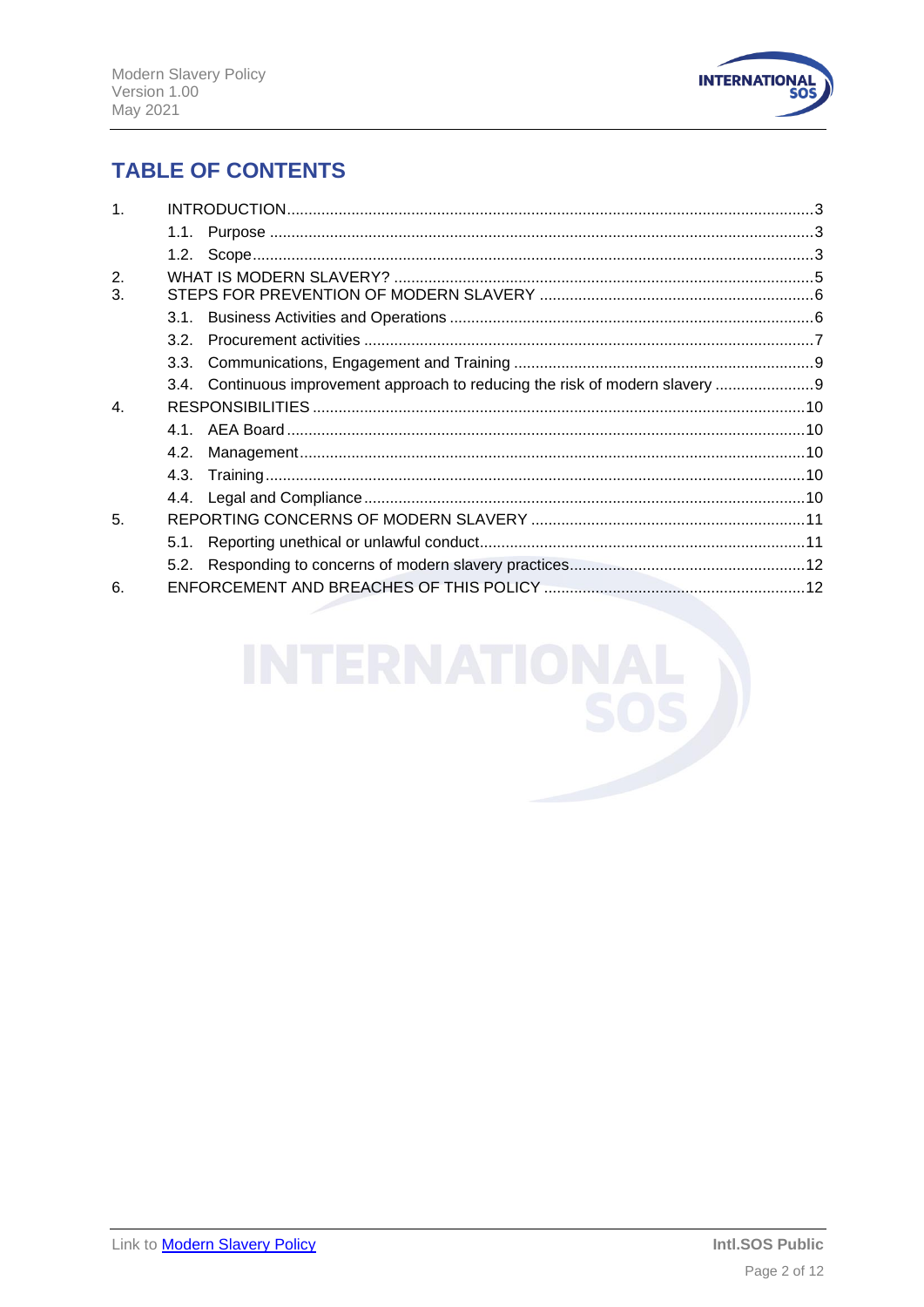

## <span id="page-2-0"></span>**1. INTRODUCTION**

#### <span id="page-2-1"></span>**1.1. Purpose**

- 1.1.1. This Modern Slavery Policy ("**Policy**") is the anti-slavery and exploitation policy of AEA International Holdings Pte Ltd ("**AEA**") and its affiliates (the "**International SOS Group**").
- 1.1.2. This Policy has been developed taking into account, among other sources, the U.K. Modern Slavery Act, 2015, and the Australian Commonwealth Modern Slavery Act 2018, and other similar legislation.
- 1.1.3. Modern slavery is a crime and a violation of fundamental human rights which exploits millions of people globally. International SOS abhors modern slavery, which is completely contrary to all we stand for. We are in the business of saving lives, and are committed to our responsibility to avoid participating, either directly or indirectly, in modern day slavery. Modern day slavery has no place in our company or in our procurement activities.
- 1.1.4. This Policy is consistent with our [Code of Conduct and Ethics,](https://www.internationalsos.com/-/media/corporate/files/documents/policies/policy_code_of_conduct_and_ethics.pdf) that expects a culture of high ethical standards, including compliance with applicable laws, contractual and other obligations and continuous improvement over time.

#### <span id="page-2-2"></span>**1.2. Scope**

- 1.2.1. This Policy applies to:
	- (a) all persons working for International SOS Group or on our behalf in any capacity, including employees at all levels, directors, officers, agency workers, seconded workers, volunteers, interns, agents, contractors, external consultants, third-party representatives and business partners ("**Personnel**");
	- (b) all recruitment and employment agencies from whom employees, contractors and other personnel may be sourced ("**Agencies**");
	- (c) all third party product and service vendors ("**Suppliers**");
	- (d) any distributors, logistic providers (e.g. air charters, freight forwarders) and others involved in the distribution of products on behalf of the International SOS ("**Distribution Partners**");
	- (e) All third party entities which are utlilized by the Global Assistance Network as providers of medical and security assistance services to whom International SOS refers customers or their employees and contracted third party entities which are utilized by the Aspire Lifestyles Service Delivery as providers of concierge services to whom Aspire Lifestyles refers customers or their employees ("**Providers**"); and
	- (f) Any other third party with which any International SOS legal entity or Personnel representing the International SOS Group, contracts for the delivery or supply of services or product (e.g., IT Vendors, consultants, landlords) ("**Others**").
- 1.2.2. **Agencies**, **Suppliers**, **Distribution Partners** and **Others** hereafter will be collectively referred to as **Third-Party Suppliers**.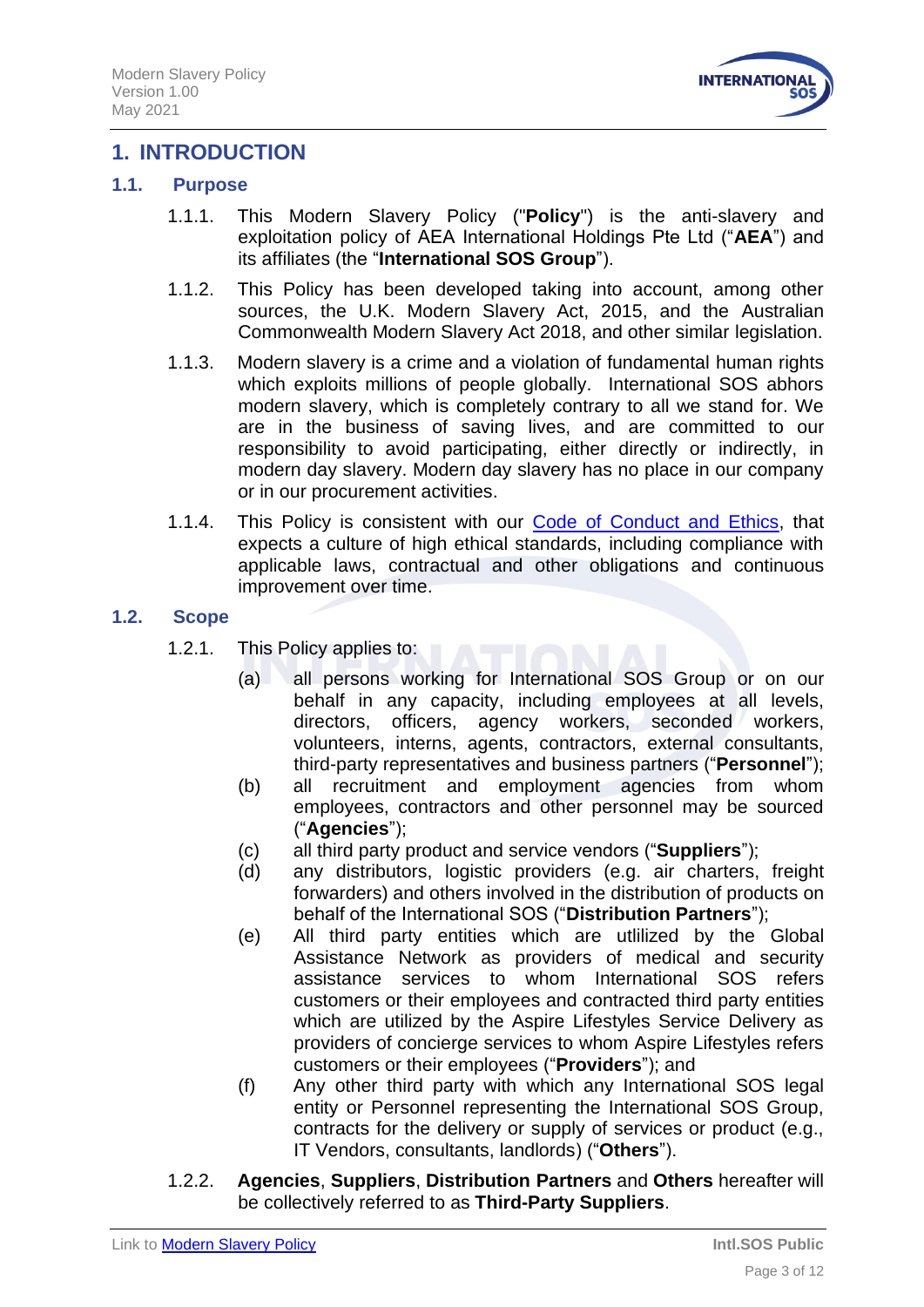

- 1.2.3. This Policy does not form part of any employee's contract of employment and/or the contract with Third Party Suppliers although all Personnel must comply with it. As business practices and company needs change, this Policy is subject to revision and may be modified or discontinued at any time at the company's discretion.
- 1.2.4. This Policy may be supplemented by other more specific procedures based on country laws and regulations.

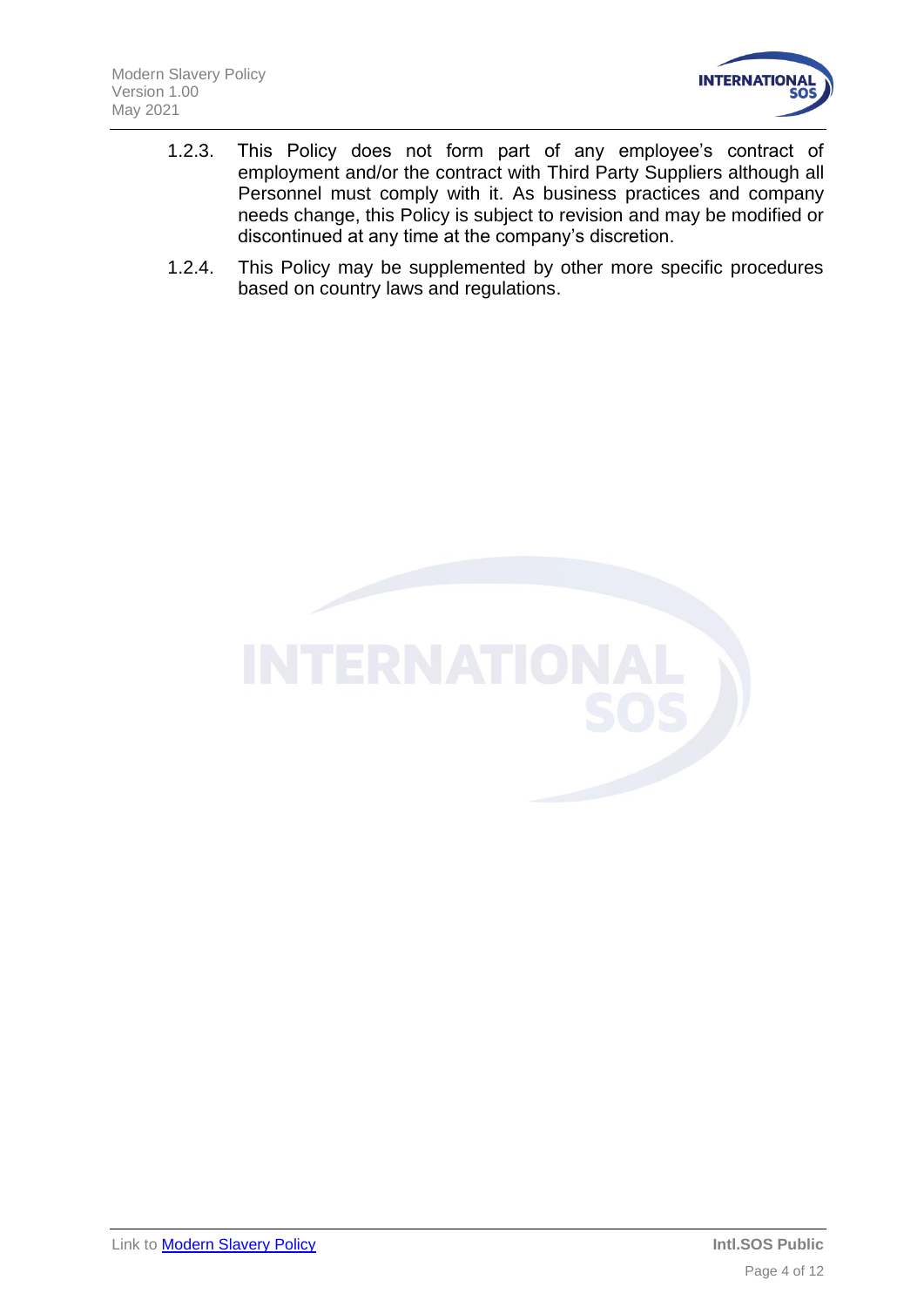

## <span id="page-4-0"></span>**2. WHAT IS MODERN SLAVERY?**

- 2.1. Modern slavery concerns the suppression of a person's liberty in order to exploit them for personal or commercial gain; examples of which include:
	- (a) **trafficking in persons** which is the recruitment, harbouring and movement of a person for the purposes of exploitation through modern slavery. Exploitation also includes the prostitution of others or other forms of sexual exploitation, forced labour or services, slavery or practices similar to slavery, servitude or the removal of organs;
	- (b) **slavery** which is where the offender exercises powers of ownership over the victim;
	- (c) **servitude** which is where the victim's personal freedom is significantly restricted and they are not free to stop working or leave their place of work;
	- (d) **forced labour** which is where the victim is either not free to stop working or not free to leave their place of work;
	- (e) **forced marriage** which is where coercion, threats or deception are used to make a victim marry or where the victim does not understand or is incapable of understanding the nature and effect of the marriage ceremony;
	- (f) **debt bondage** which is where the victim's services are pledged as security for a debt and the debt is manifestly excessive or the victim's services are not applied to liquidate the debt, or the length and nature of the services are not limited and defined;
	- (g) **any forms of child labour** which involves situations where children are: exploited through slavery or similar practices, including for sexual exploitation; or engaged in hazardous work which may harm their health or safety, or used to produce or traffic drugs; and
	- (h) **deceptive recruiting for labour or services** which is where the victim is deceived about the true nature of the proposed labour or service requirements and where the intent of the recruiter is to exploit the individual through any type of modern slavery.
- 2.2. It can also extend to:
	- (a) entering into a commercial transaction involving a victim;
	- (b) exercising control or direction over, or providing finance for, any commercial transaction involving a victim or act of trading in victims; and
	- (c) conducting a business involving servitude or forced labour (including exercising control over the business or providing finance to it).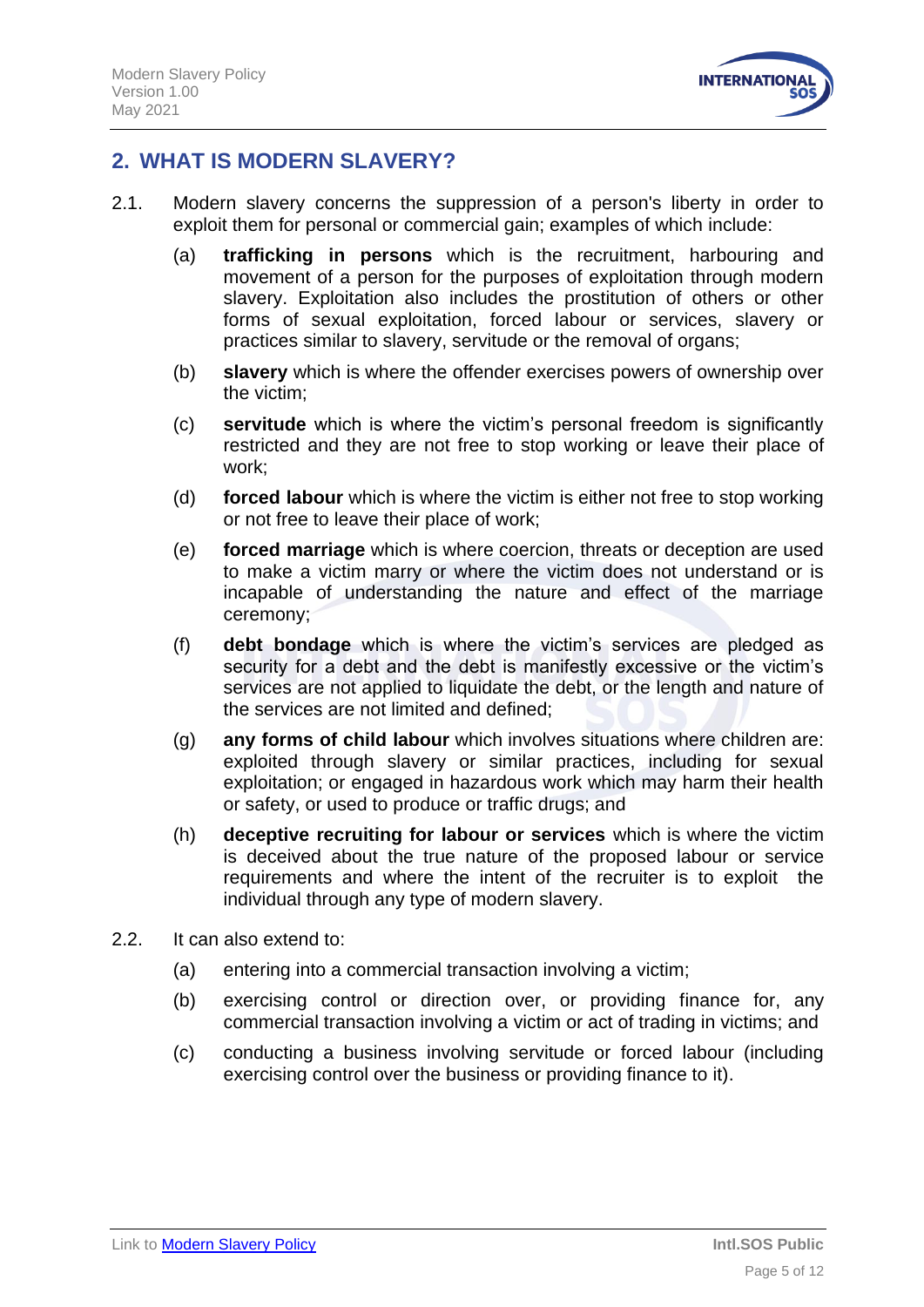

## <span id="page-5-0"></span>**3. STEPS FOR PREVENTION OF MODERN SLAVERY**

#### <span id="page-5-1"></span>**3.1. Business Activities and Operations**

#### **3.1.1. Compliance Requirements**

- (a) International SOS has a comprehensive set of policies and procedures that contribute to enabling our business and all Personnel to identify and mitigate any risks related to modern slavery. These include policies on [Code of Conduct and Ethics,](https://www.internationalsos.com/-/media/corporate/files/documents/policies/policy_code_of_conduct_and_ethics.pdf) [Individual Rights,](https://www.internationalsos.com/-/media/corporate/files/documents/policies/policy_individualrights.pdf) [Safeguarding of Children and Vulnerable](https://www.internationalsos.com/-/media/corporate/files/documents/policies/policy_safeguarding.pdf)  [Adults,](https://www.internationalsos.com/-/media/corporate/files/documents/policies/policy_safeguarding.pdf) [Combatting Human Trafficking](http://govtservices.intlsos.com/Policies%20and%20Procedures/L3-GRP-LGL-Combating_Human_Trafficking_Compliance_Procedures.pdf) and [Whistleblower,](http://legal.intlsos.com/CorporateSecurity/SecurityDocumentation/L1-CORP-LEG-WhistleBlower_Policy.pdf) which are available on our corporate website. All Personnel are required to adhere to these policies and receive training and induction in relation to all relevant International SOS policies and procedures.
- (b) This Modern Slavery Policy:
	- i. outlines our approach to reducing the risk of modern slavery practices within our procurement and operations;
	- ii. provides guidance on the steps International SOS takes to work with any third party to reduce risks; and
	- iii. details the range of supports available for when Personnel become aware that someone is at risk of being affected by modern slavery practices.

#### **3.1.2. Human Resources**

- (a) International SOS is committed to ensuring the health, safety and wellbeing of our workforce and we maintain policies that are informed by and compliant with workplace and occupational health and safety laws.
- (b) We ensure that all Personnel, including volunteers are engaged on a truly voluntary and non-exploitative basis.
- (c) We always ensure all Personnel have a written letter of appointment, contract of employment or similar documents and that they have not had to pay any direct or indirect fees to obtain work.
- (d) We always ensure Personnel are legally able to work in the country in which they are recruited.
- (e) We check the names and addresses of all Personnel (e.g., many people listing the same address may indicate high shared occupancy, often a factor for those being exploited).
- (f) We provide information to all new recruits on their statutory rights including sick pay, holiday pay and any other benefits they may be entitled to.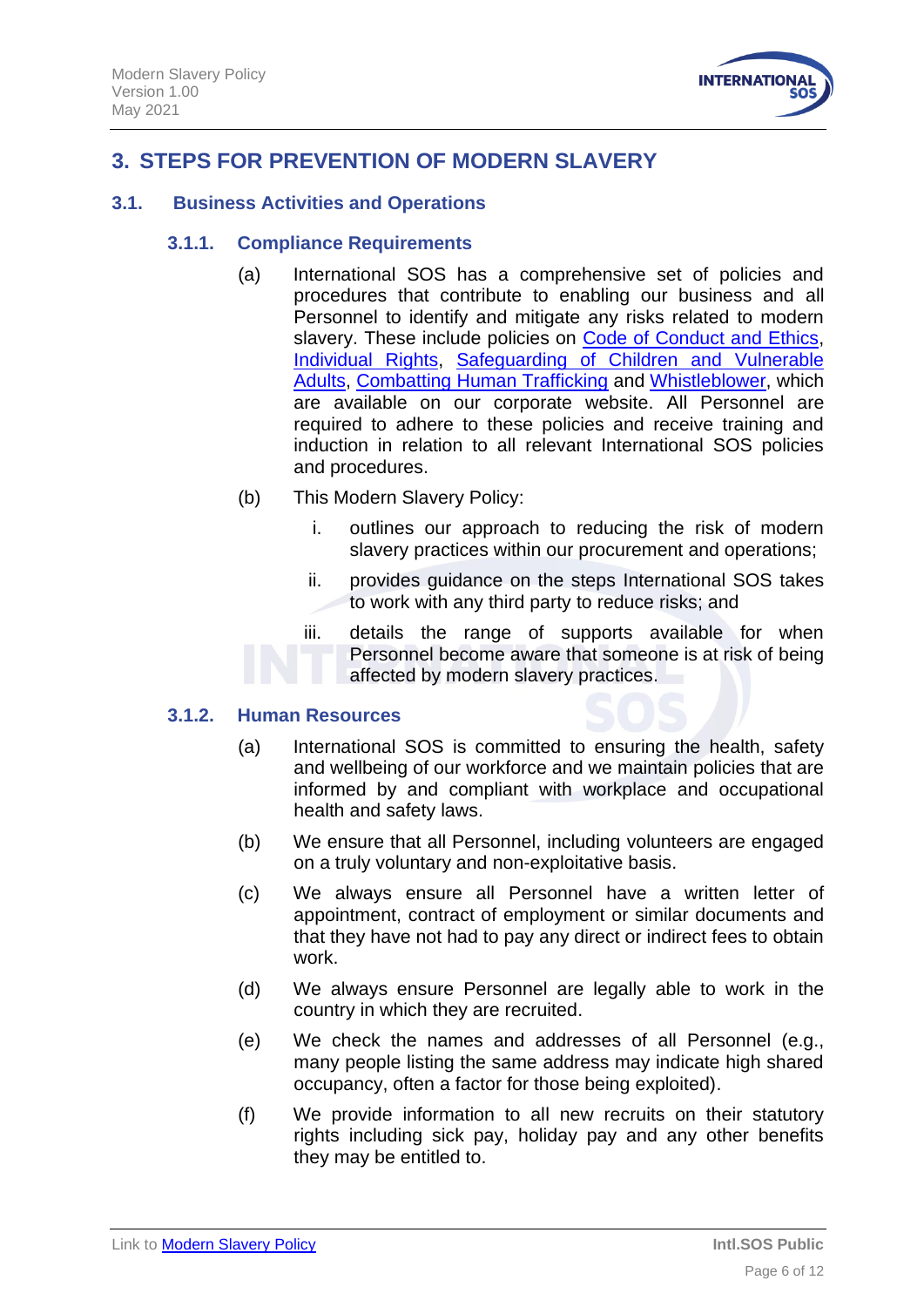

- (g) If, through our recruitment process, we suspect someone is being exploited, the HR department will follow our reporting procedures.
- (h) Due diligence checks shall be implemented and conducted as required on relevant recruitment Agencies that we use to ensure that they are reputable and conducts appropriate checks on all Personnel that they supply to us.

#### <span id="page-6-0"></span>**3.2. Procurement activities**

#### **3.2.1. International SOS Provider Code of Conduct**

- (a) International SOS engages in the business of providing services to reduce its clients' exposure to health, wellbeing and security risks. We generally do not subcontract our services, however, where appropriate, we refer customers to a network of third party Providers to provide medical and security assistance.
- (b) Providers are requested to:
	- i. use International SOS' policies and proprietary procedures; and
	- ii. agree to comply with the International SOS Provider [Code of Conduct.](https://www.internationalsos.com/-/media/corporate/files/documents/policies/provide-code-of-conduct/providers-code-of-conduct-english.pdf)
- (c) Fundamental to the International SOS Provider Code of Conduct is an expectation that all Providers operate in full compliance with the laws and regulations in the jurisdiction where the goods are sourced, procured or services are performed.
- (d) Providers must use best endeavours to ensure that there are no modern slavery violations occurring in their procurement and operations.
	- i. In the event Providers identify any occurrence of, or material risk of an offence of modern slavery in their procurement or operations, they are to take practical and effective steps to address that occurrence or risk.
	- ii. Providers must notify International SOS as soon as practicable of any occurrence of, or material risk of an offence of modern slavery that they have identified and also notify relevant authorities as required by law.

#### **3.2.2. International SOS' contractual terms with Providers**

Where appropriate, our contractual terms reflect:

- (a) Providers obligations outlined in the [International SOS Provider](https://www.internationalsos.com/-/media/corporate/files/documents/policies/provide-code-of-conduct/providers-code-of-conduct-english.pdf)  [Code of Conduct,](https://www.internationalsos.com/-/media/corporate/files/documents/policies/provide-code-of-conduct/providers-code-of-conduct-english.pdf) including compliance with all modern slavery laws that apply in the location(s) in which they operate ;and
- (b) We evaluate and credential our Providers from time to time regarding compliance with our policies.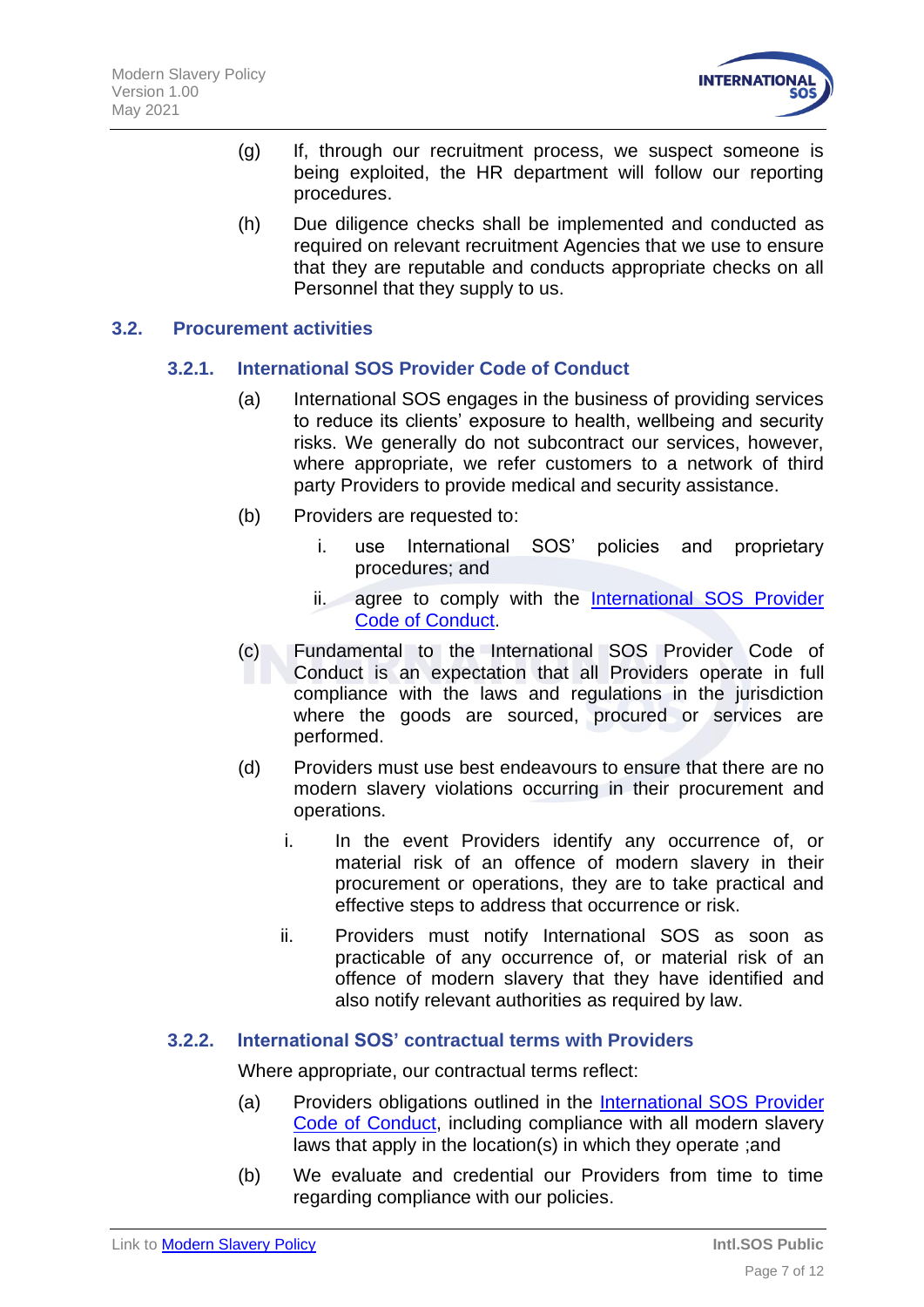

#### **3.2.3. Procurement mapping and risk assessment**

- (a) To ensure that our Third Party Suppliers deliver the same high levels of professional excellence and social safeguarding required by International SOS, we will continue to do risk based audits. Where appropriate, we include provisions in our contractual agreements that require our counterparties to commit to the prevention of modern slavery, which is outlined in the International SOS [Supplier Code of Conduct](https://www.internationalsos.com/-/media/corporate/files/documents/policies/supplier-code-of-conduct.pdf) and countryspecific procedures such as the Government Services Division's [Combatting Human Trafficking Procedure.](http://govtservices.intlsos.com/Policies%20and%20Procedures/L3-GRP-LGL-Combating_Human_Trafficking_Compliance_Procedures.pdf)
- (b) When International SOS engages with Third Party Suppliers, we must assess their suitability to provide us with goods and services. Included in this assessment is a risk assessment that considers whether they are providing services from countries with a high risk profile for slavery and whether the services or goods provided are from a low skilled staff group (for example, as identified based on the high risk in accordance with the Home Office 'A Typology of Modern Slavery Offences in the UK  $(2017)'$  report – click [here](https://assets.publishing.service.gov.uk/government/uploads/system/uploads/attachment_data/file/652652/typology-modern-slavery-offences-horr93.pdf) for a copy).
- (c) Where Third Party Suppliers are considered high risk, we may require further evidence of their due diligence processes to prevent modern slavery. In addition, we will continuously monitor such third parties closely to ensure that they comply with the highest levels of ethical standards.
- (d) In cases where modern slavery is identified, suspected or alleged, in our business or in Third Party Suppliers, immediate action shall be taken to address it.
	- i. The first step is to undertake a comprehensive, documented investigation in accordance with the [International SOS](http://legal.intlsos.com/CorporateSecurity/SecurityDocumentation/L3_CORP.LEG%20Investigations%20Procedures.pdf) Investigation Procedures.
	- ii. If the investigation confirms the occurrence of an offence of modern slavery is involved, the contractual relationship will be immediately terminated, and International SOS will report the errant Third Party Supplier involved in such abuse to relevant authorities.
	- iii. In the event the investigation is not conclusive, International SOS shall seek written assurances from the relevant Third Party Suppliers that they do not engage in modern slavery in the provision of services to International SOS.
	- iv. Failure to resolve the situation with a Third Party Supplier rapidly and satisfactorily, will result in the termination of the contract.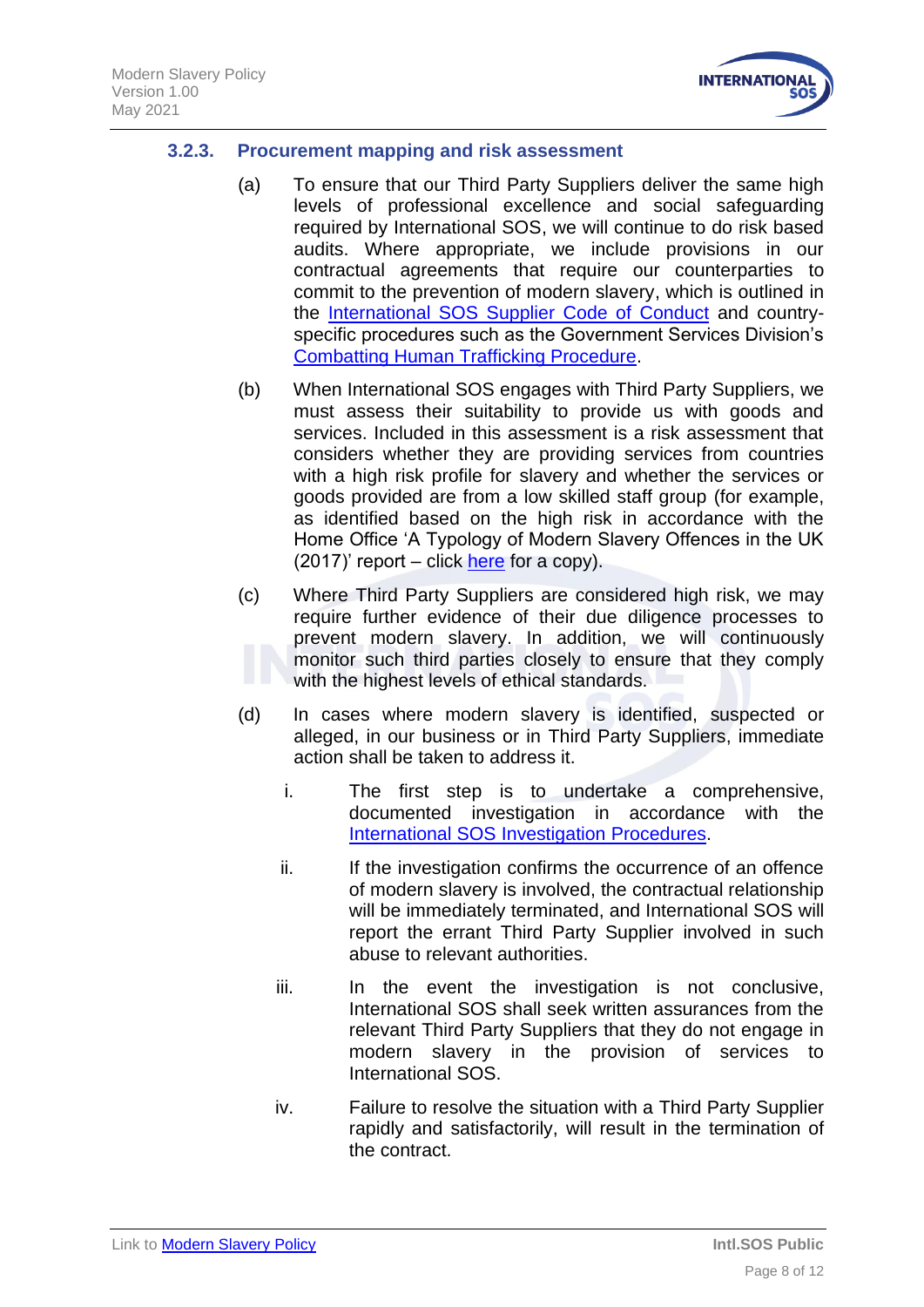

#### <span id="page-8-0"></span>**3.3. Communications, Engagement and Training**

- 3.3.1. All Personnel will be provided communications and training opportunities to enhance their understanding of the causes and humanitarian impact of modern slavery, this Modern Slavery Policy and our approach to limiting the risk of modern slavery within our procurement and operations. This includes all Personnel who undertake procurement activity shall undertake additional training so that they are able to follow a procurement process which is designed to reduce the risk of International SOS engaging with a Third Party Supplier who may engage in modern day slavery.
- <span id="page-8-1"></span>**3.4. Continuous improvement approach to reducing the risk of modern slavery**
	- 3.4.1. We are committed to applying a continuous improvement approach to how we reduce the risk of modern slavery practices within our procurement and operations.
	- 3.4.2. We will seek feedback from International SOS Third Party Suppliers and Providers with regard to the success or otherwise of the actions we and they have taken to reduce the risk of modern slavery.
	- 3.4.3. We take the following steps to ensure we are effectively mitigating the risk of modern day slavery occurring:
		- (a) Our policy and procedures related to modern day slavery are reviewed annually and may be reviewed more regularly if an incident is reported;
		- (b) Reported incidents are analysed to establish if there are any areas of risk that require further mitigations.
		- (c) We shall progressively implement a commitment by all our Third Party Suppliers in revised agreements to the principles of this Policy and to gain continued assurance that they have adequate controls to prevent the risk of modern slavery.
		- (d) We shall regularly audit for compliance against this commitment.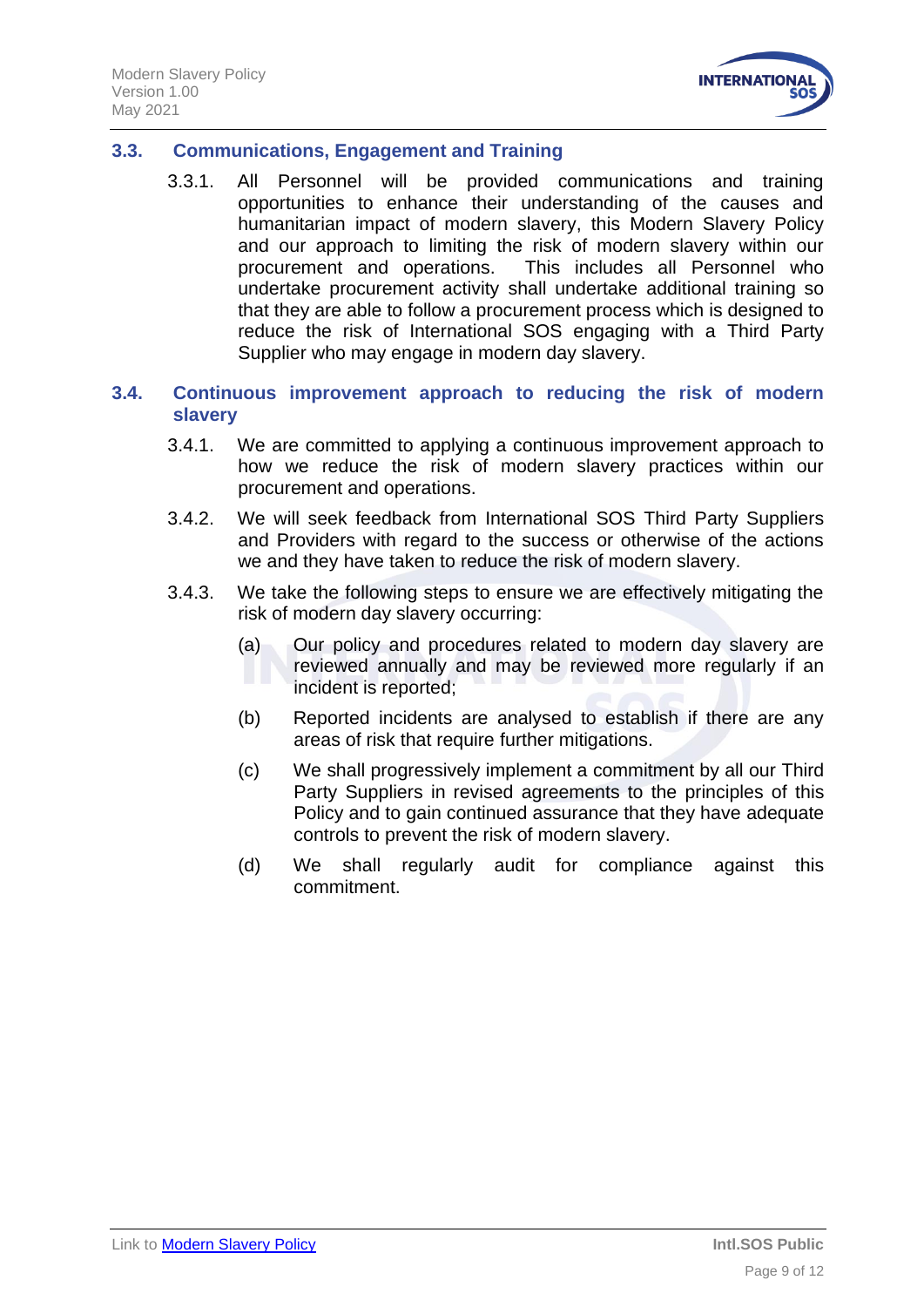

## <span id="page-9-0"></span>**4. RESPONSIBILITIES**

#### <span id="page-9-1"></span>**4.1. AEA Board**

4.1.1. The AEA Board of Directors has overall responsibility for this Policy and mandating that it is enacted within the Group. The AEA Board shall conduct an annual review of the risk assessments undertaken pursuant to this Policy in order to satisfy itself that the control measures are appropriate to the identified risk.

#### <span id="page-9-2"></span>**4.2. Management**

- 4.2.1. Management at all levels in the Group are responsible for ensuring that those reporting to them understand and comply with this Policy, and are given adequate and regular training on the issues of modern slavery.
- 4.2.2. Managers will remain alert to indicators of modern slavery and will respond appropriately if they find or are informed of any indication of modern slavery.
- 4.2.3. Managers must actively and proactively engage with the Compliance function to support the implementation of this Policy.

#### <span id="page-9-3"></span>**4.3. Training**

4.3.1. All Personnel shall be required to undertake training relative to this Policy and other country-specific procedures to confirm that they will escalate any concerns they may have on the subjects covered herein.

#### <span id="page-9-4"></span>**4.4. Legal and Compliance**

- 4.4.1. Compliance shall monitor the implementation of the Policy and its cross-functional compliance across the Group.
- 4.4.2. The Group's risk management framework shall be designed to support this Policy through independent audit, assessment, and objective oversight. This includes monitoring its use and effectiveness, ensuring that managers and employees receive adequate notification and training, and auditing internal control systems and procedures to ensure these procedures are effective in countering modern slavery.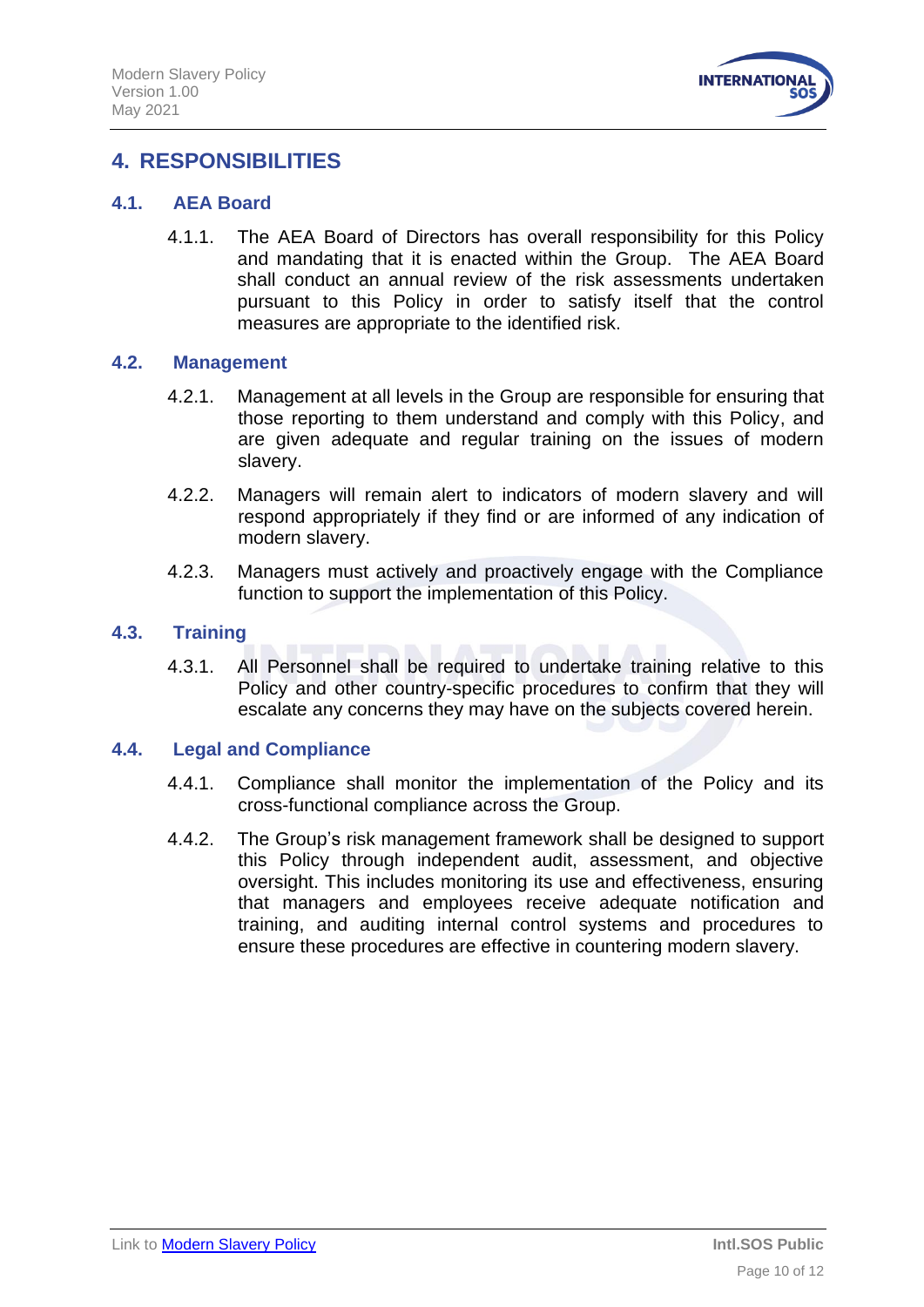

## <span id="page-10-0"></span>**5. REPORTING CONCERNS OF MODERN SLAVERY**

#### <span id="page-10-1"></span>**5.1. Reporting unethical or unlawful conduct**

- 5.1.1. International SOS encourages Personnel to raise concerns about any issue or suspicion of modern slavery in any parts of the business or procurement at the earliest possible stage so that senior management can adequately identify issues and manage risk within the group.
- 5.1.2. Personnel do not need to be certain that a violation has occurred. At the same time, Personnel have an obligation to promptly raise a concern when you see a situation in which our integrity, principles or policies are not being followed.
- 5.1.3. Confidentiality is respected, and Personnel may even choose to remain anonymous. The identity and information will only be shared on a "need-to-know" basis. Any retaliation, whether direct or indirect, against Personnel who raise a concern is grounds for discipline up to and including dismissal.
- 5.1.4. International SOS will accept and take seriously concerns communicated anonymously. However, retention of anonymity does render investigations and validation more difficult and can make the process less effective. Personnel are therefore encouraged to put their names to allegations.

#### **How to report a breach**

- 5.1.5. International SOS offers four (4) reporting channels for reporting suspected wrongdoing:
	- (a) Personnel can choose to speak to someone about a suspected wrongdoing or put it in writing. Generally, Personnel's supervisor or manager will be in the best position to resolve a suspected wrongdoing, but other resources include your human resources leader or the Group Manager Compliance at [Compliance@internationalsos.com.](mailto:Compliance@internationalsos.com)
	- (b) Personnel can report suspected wrongdoing via Hydra, the application used for customer feedback, incident reporting and management, risk management and quality management within International SOS. Hydra – Incidents supports adverse incident reporting and incorporates automatic escalation to line management and functional management.
	- (c) Personnel can report anonymously using the "Integrity Reports" application for non-Government Services related matters via the web at: <https://app.whispli.com/reports/add/IntegrityReports>.
	- (d) For Government Services related suspected wrongdoings, Personnel can report anonymously using the "EthicsPoint" application via the web at: <https://secure.ethicspoint.com/domain/media/en/gui/59418/index.html>.